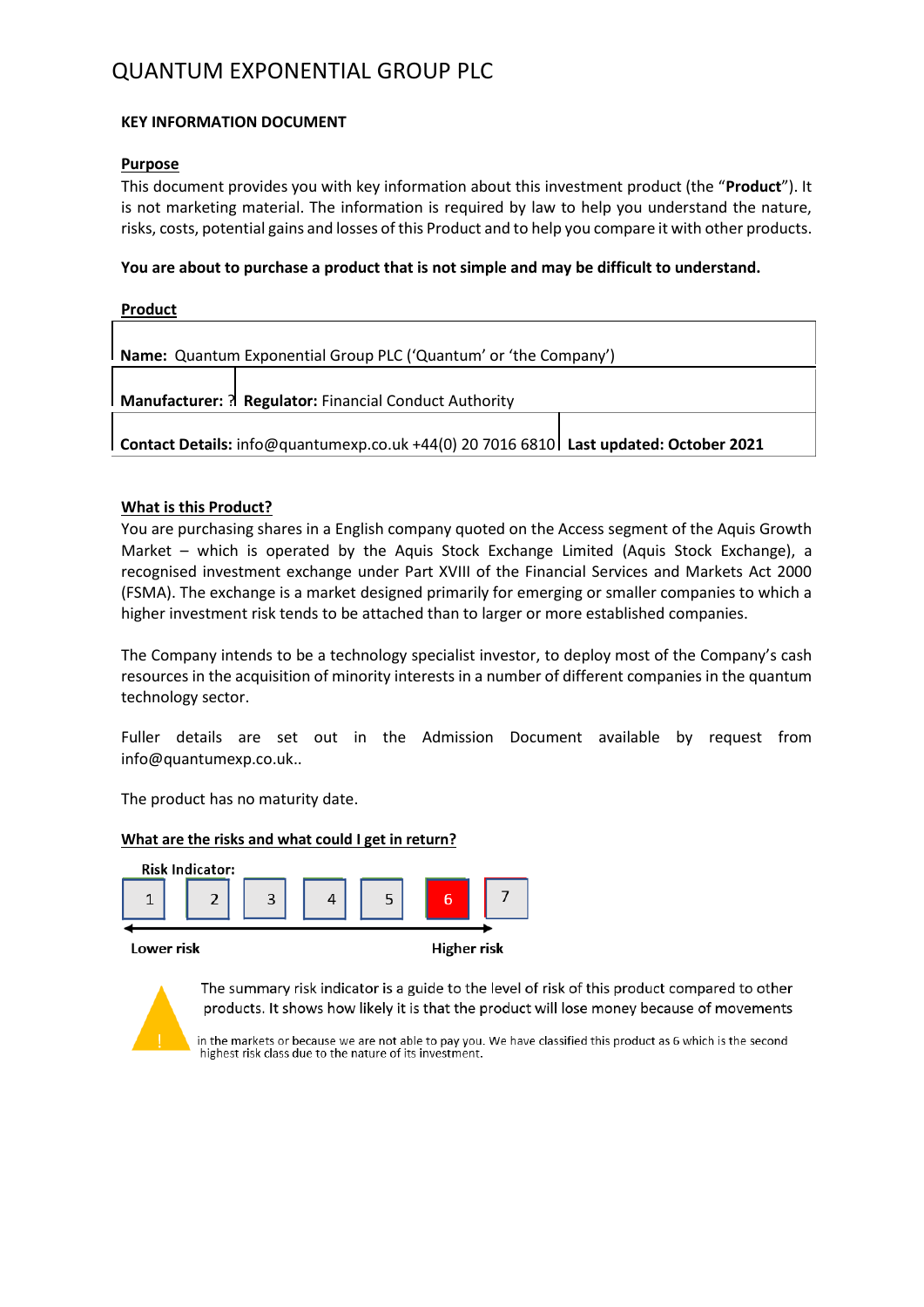# QUANTUM EXPONENTIAL GROUP PLC

The following risks to the Product have been taken into account in the summary risk indicator above:

- The Company will have no operations or investments producing revenues or positive cash flow at the outset.
- The Company's target markets may not grow or develop as it currently expects, and if it fails to penetrate new markets, its revenue and financial condition could be harmed.

You should refer to the Admission Document dated October 2021 for further information on relevant risk factors.

#### **Performance Scenarios**

| Investment £10,000 |                                     | 1 year  | 5 years |
|--------------------|-------------------------------------|---------|---------|
| Scenarios          |                                     |         |         |
| Unfavourable       | What you might get back after costs | £0      | £0      |
| scenario           | Average return each year            | %       | %       |
| Moderate           | What you might get back after costs | £10,000 | £10,000 |
| scenario           | Average return each year            | 0%      | 0%      |
| Favourable         | What you might get back after costs | £15,000 | £50,000 |
| scenario           | Average return each year            |         | 50%     |

This table shows the money you could get back over the next 5 years under different scenarios, assuming that you invest £10,000. The scenarios shown illustrate how your investment could perform. You can compare them with the scenarios of other products. The scenarios presented are an estimate of future performance and are not an indicator, representation, warranty or forecast of performance. What you get will vary depending on how the market performs and how long you keep the investment. The figures shown include all the costs of the Product itself, but may not include all the costs you pay to your advisor or distributor. The figures do not take into account your personal tax situation, which may also affect how much you get back.

## **What happens if the Manufacturer is unable to pay out?<sup>1</sup>**

As a shareholder of Quantum you would not be able to make a claim to the Financial Services Compensation scheme about Quantum in the event that Quantum were unable to pay any dividend or other returns it may elect to pay from time to time or if it were unable to pay any amounts due do to you on a winding up. If you sell your shares on the Aquis exchange your bank or stockbroker will receive cash on delivery of your share and should pass that on to you.

## **What are the costs?**

## **Costs over Time**

The Reduction in Yield (RIY) shows what impact the total costs you pay will have on the investment return you might get. The total costs take into account one-off, ongoing and incidental costs.

The amounts shown here are the cumulative costs of the product itself, for two different holding periods. They include potential exit penalties. The figures assume you invest £10,000. The figures are estimates and may change in the future.